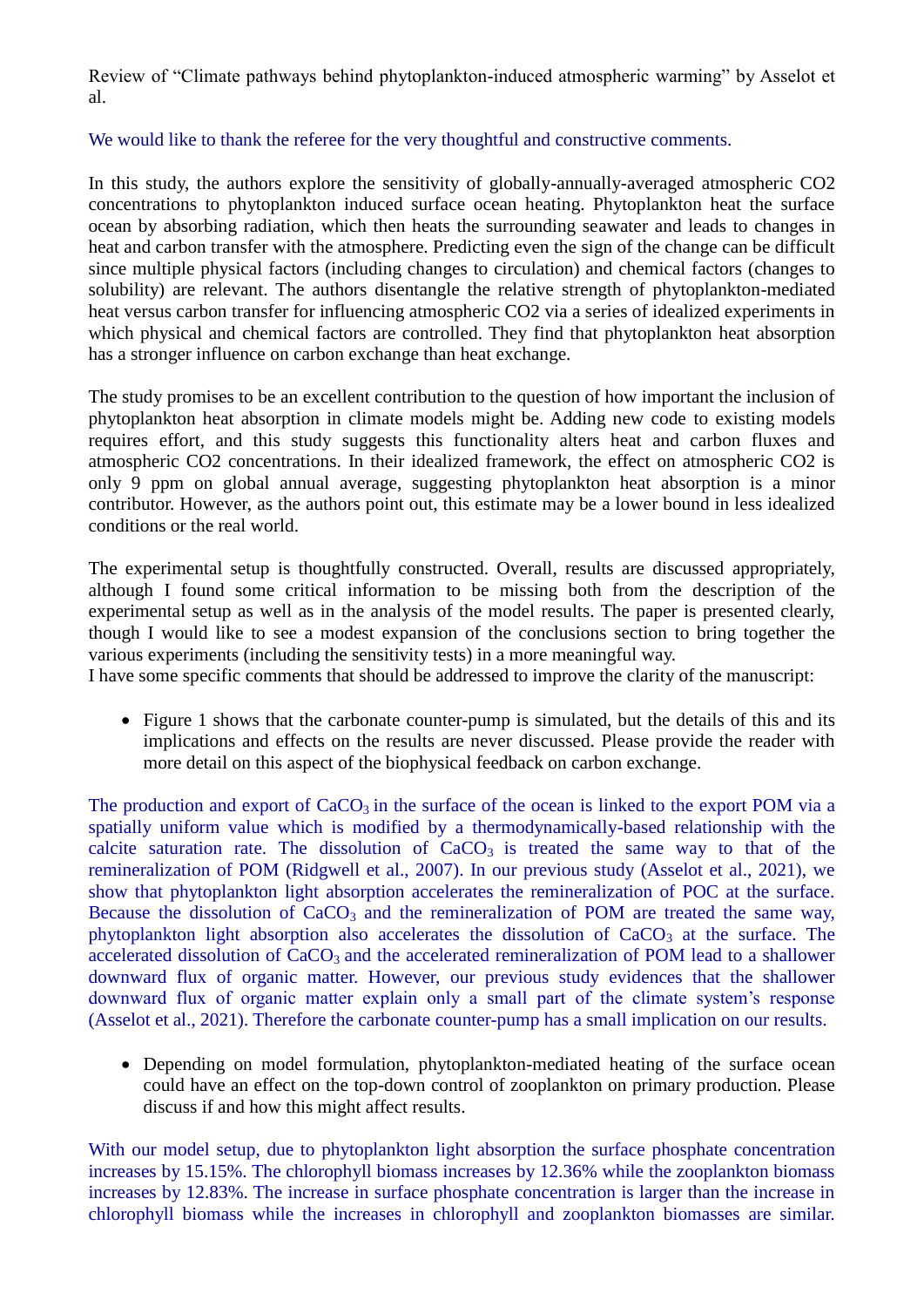These results indicate that the top-down control of zooplankton on phytoplankton limits the increase of chlorophyll biomass and is dominant compared to the bottom-up control of nutrients. A sentence has been added to the manuscript.

• The absence of nitrogen cycling is not discussed but could have additional consequences not modelled here. If phytoplankton warm a low-oxygen region, and this causes additional oxygen consumption, then there might be additional denitrification. More denitrification would lead to more nitrogen fixation downstream, which might increase biomass regionally (a change in the spatial pattern of NPP, which affects the overlap of solubility vs biomass) and therefore any pathway sensitivity of atmospheric CO2.

We would like to indicate that even without a nitrogen cycle, the main patterns of chlorophyll biomass are well represented in our simulations (figures below). The model underestimates the magnitude of chlorophyll biomass in the upwelling regions and polar regions. We agree and including a nitrogen cycle might increases the chlorophyll biomass in low-oxygen regions which might increase the pathway sensitivity of atmospheric  $CO<sub>2</sub>$ . These speculations have been added to the conclusion part.



• How is wind stress forcing treated in the model? If it is like Weaver et al. (2001) then there is a change in the wind stress with a change in global temperature. I could not find this information in the manuscript and it has important implications for the results.

The wind forcing in the model is treated differently as in Weaver et al. (2001). The current model setup uses an identical prescribed wind field for all simulations. The wind stress cannot change if the global temperature changes. These sentences have been added to the manuscript.

 What are the temperature dependencies in BIOGEM/ECOGEM? Is there an approximation of a microbial loop? Is remineralization accelerated by warming? I could not find this information. This is related also to point (2).

In the model, there is an approximation of the near-surface loop or "microbial loop" of carbon cycling. The heating of the ocean doesn't directly accelerate the remineralization rate; the remineralization is not temperature-dependent. However, phytoplankton light absorption affects the physical properties of the ocean (e.g. enhanced upward vertical velocity, deeper MLD) and the ecosystem structure (e.g. increases in chlorophyll and zooplankton biomasses) and thus increases the remineralization rate.

 L175-181: Doesn't the application of ECOGEM change the biogeochemical distributions in the model? If so, 1,000 additional years of spin-up might not be enough. Are the sensitivity tests applied after the 10,000 years  $+ 1,000$  years, or are they applied after 10,000 years (is the atmospheric CO2 prescribed for the 1,000 year ECOGEM spin-up)? Is atmospheric CO2 allowed to stabilize in all model simulations, or are all simulations only run 1,000 years?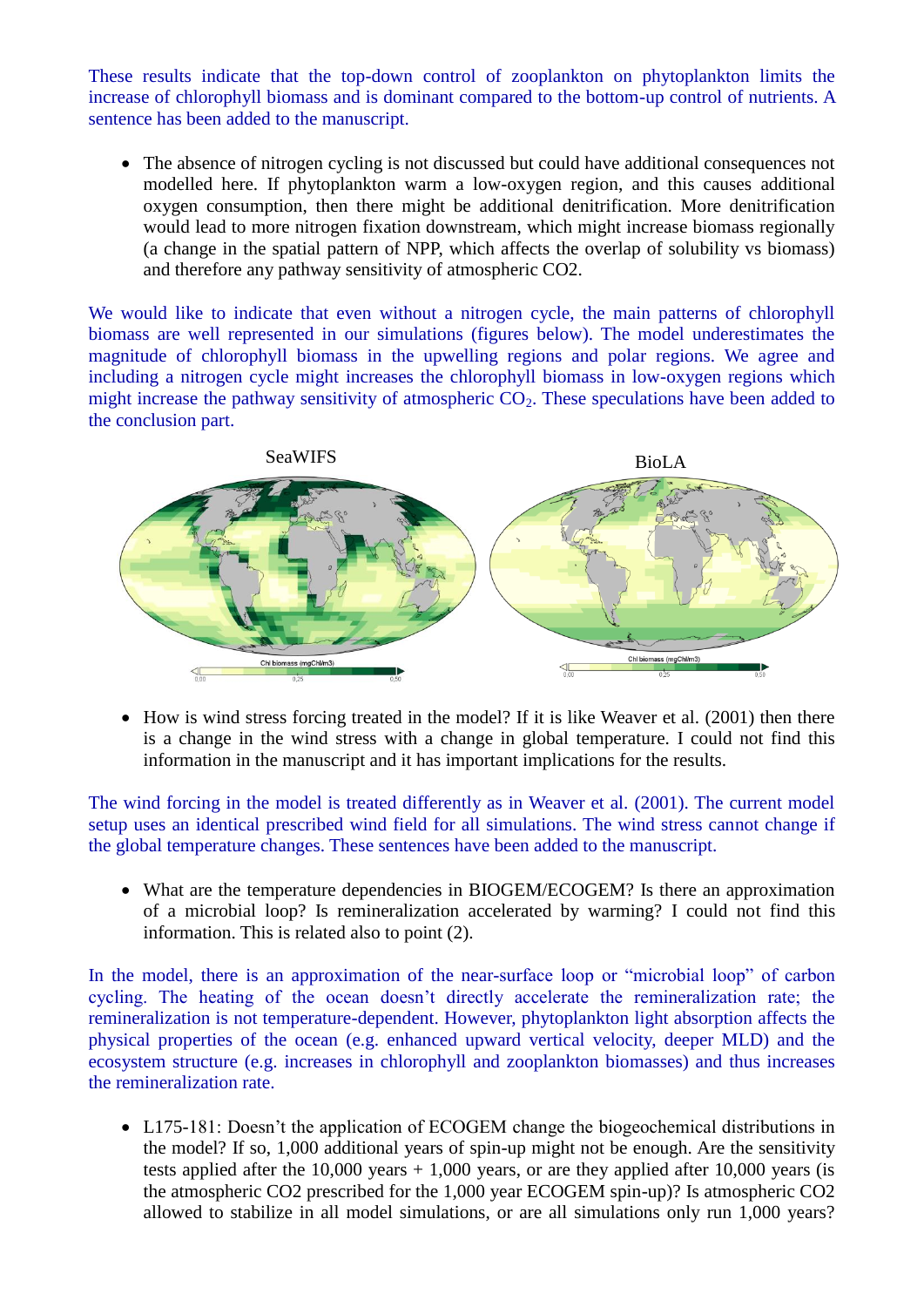More details on experimental setup would be useful here.

Including ECOGEM changes, indeed, the biogeochemical properties of the ocean. Due to the single layer atmospheric component, the non-seasonality and the non-representation of the land dynamics, running the simulations for 1,000 years is sufficient to achieve steady-state. Actually, the steadystate is reached after 800 years of simulations. After the 1,000 years simulations, the atmospheric  $CO<sub>2</sub>$  concentrations are stabilized. The atmospheric  $CO<sub>2</sub>$  concentrations only vary of 0.05% every decade in the last century of the simulations (see figure below). The sensitivity analyses are conducted after the 10,000 years + 1,000 years model runs. During the simulations  $(1,000$  years long model run) the atmospheric  $CO<sub>2</sub>$  concentrations are not prescribed except for the simulation CARB because in this simulation the ocean and the atmosphere are not coupled.



 It is not clear whether Fe is a prognostic variable. If it is, then are there temperature effects on Fe solubility (and therefore, bioavailability)?

In the model, iron is a prognostic variable. Currently, there is no temperature dependence either on Fe solubility in dust or Fe scavenging from the water column.

Section 2.3: Does sea ice have no influence on heat exchange? Please explain.

Heat is exchanged between the atmosphere, the ocean and sea-ice. In the section 2.3 we only detail the total heat flux (ocean + sea-ice) going into the atmosphere. Figure 4 gives an overview of the total heat flux going into the atmosphere for the different simulations. However, our results indicate that sea-ice have a small effect on the heat exchange. The heat exchange is mainly influenced by the ocean.

• Table 2 and Section 4.1. I don't see these as being very important to the main message of the paper and suggest moving them into the Appendix. However, it is interesting comparing Tables 2 & B1. Inclusion of seasonal cycling has more of an effect on SST than 40 ppm change in CO2! What is the effect of seasonal cycling on chlorophyll?

## We moved Table 2 and Section 4.1 in the Appendix.

Including a seasonal cycle increases the chlorophyll biomass by  $0.039 \text{ mgChl/m}^3$ . This is due to the warmer ocean, favoring the growth of phytoplankton.

• Section 4.2 could also move to an Appendix. But, as mentioned elsewhere- is the wind forcing different across the main model experiments due to differences in SST anomaly from pre-industrial state?

Section 4.2 has been moved to the Appendix. The wind forcing is similar between all the simulations. It cannot be affected by the changes in SST or atmospheric temperature.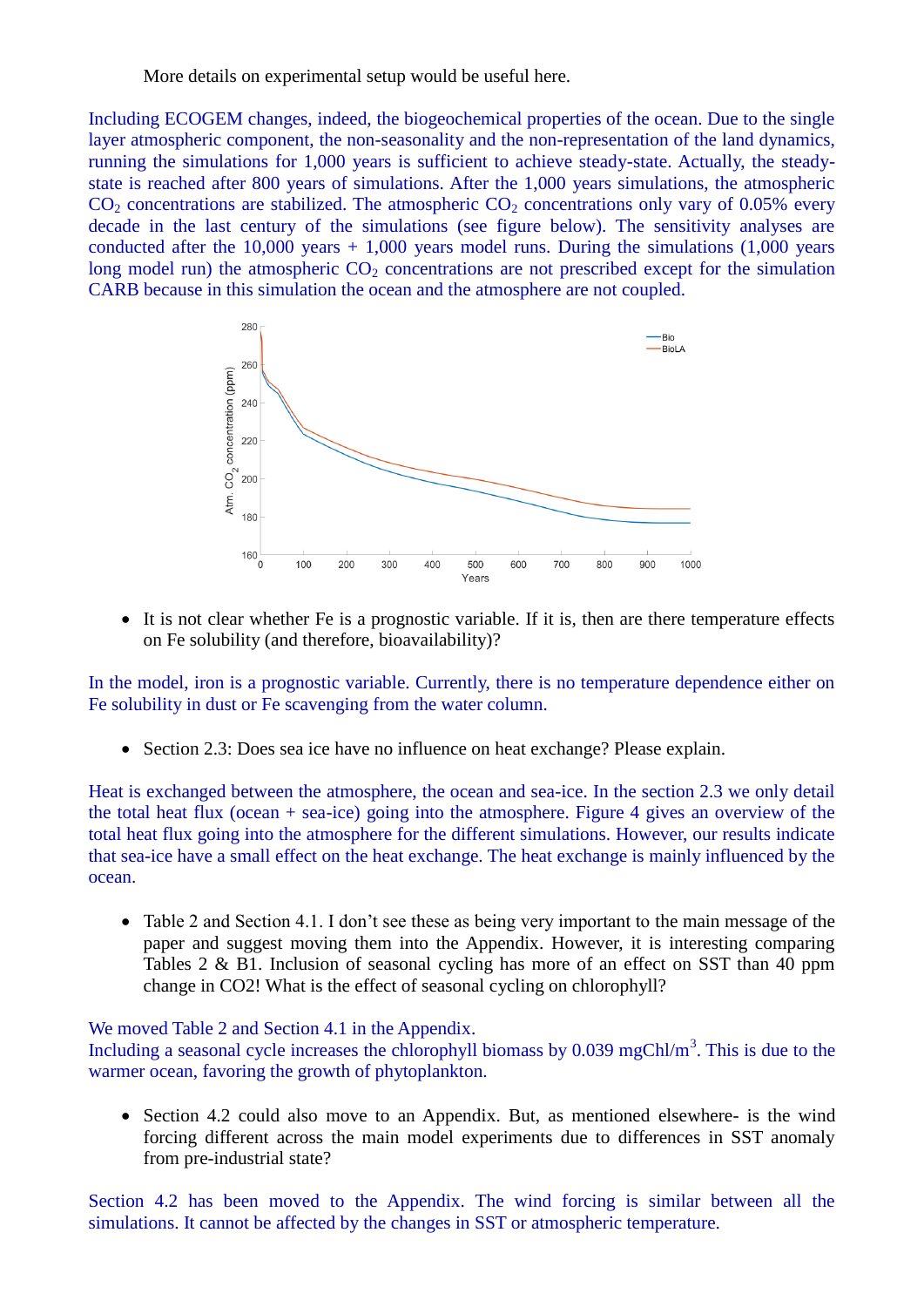Conclusions are missing some wider speculation as well as more discussion of model limitations. What would the authors expect if a land model were to be included in their simulations? What about sea ice influencing heat flux, or carbonate counter-pump effects or changes to micronutrient availability? Feedbacks in a transient state?

We speculate that including a land model will still lead to an increase in atmospheric temperature due to phytoplankton light absorption but the magnitude of changes might be smaller. This is mainly due to the uptake of  $CO<sub>2</sub>$  by the vegetation, decreasing the atmospheric  $CO<sub>2</sub>$  concentrations and thus resulting in smaller increase in atmospheric temperature. If a land model were to be included, the magnitude of changes reported would be smaller but the sign would stay the same.

The sea-ice can influence the heat flux going into the atmosphere (see Equation 3). Figure 4 shows the total heat flux (ocean + sea-ice) going into the atmosphere. These details are added to the manuscript. However, our simulations indicate that changes in sea-ice don't play an important role in changes in air-sea  $CO<sub>2</sub>$  and heat fluxes.

The dissolution of  $CaCO<sub>3</sub>$  at the surface is accelerated by phytoplankton light absorption. Yet, our previous study (Asselot et al., 2021) indicates that this process explains only a small part of the climate system's response. The carbonate counter-pump does not play a major role to explain our results. This explanation is added to section 5.2.1.

The model does not include any temperature effects on the Fe solubility. However, here, we speculate on the consequences of implementing a temperature-dependency of iron solubility. According to previous experiments, the solubility of iron decreases when the oceanic temperature increases (Liu and Millero, 2002). Phytoplankton light absorption increasing the oceanic temperature might therefore reduce the Fe solubility and therefore its bioavailability. As a consequence, the limitation of phytoplankton growth by iron would increase, reducing the greater chlorophyll biomass with to phytoplankton light absorption.

Finally, I have some minor suggestions for language:

L1: "in which ways", or "ways in which"? Changed

L10: "...the freely evolving solubility of CO2..." (due to what? Is it going up or down?) When the solubility of CO2 can evolve freely, the atmospheric temperature slightly decreases due to the slight decrease in air-sea heat flux.

L11: Some kind of summary sentence that gives the results context would be useful here. Added

L20: "evidence supports" Changed

L29: "Models of differing complexity…" Changed

L61: "…as follows…" Changed

L71: "...composed of..." Changed

L75: "...the sensitivity of atmospheric CO2 is mainly explained..." Changed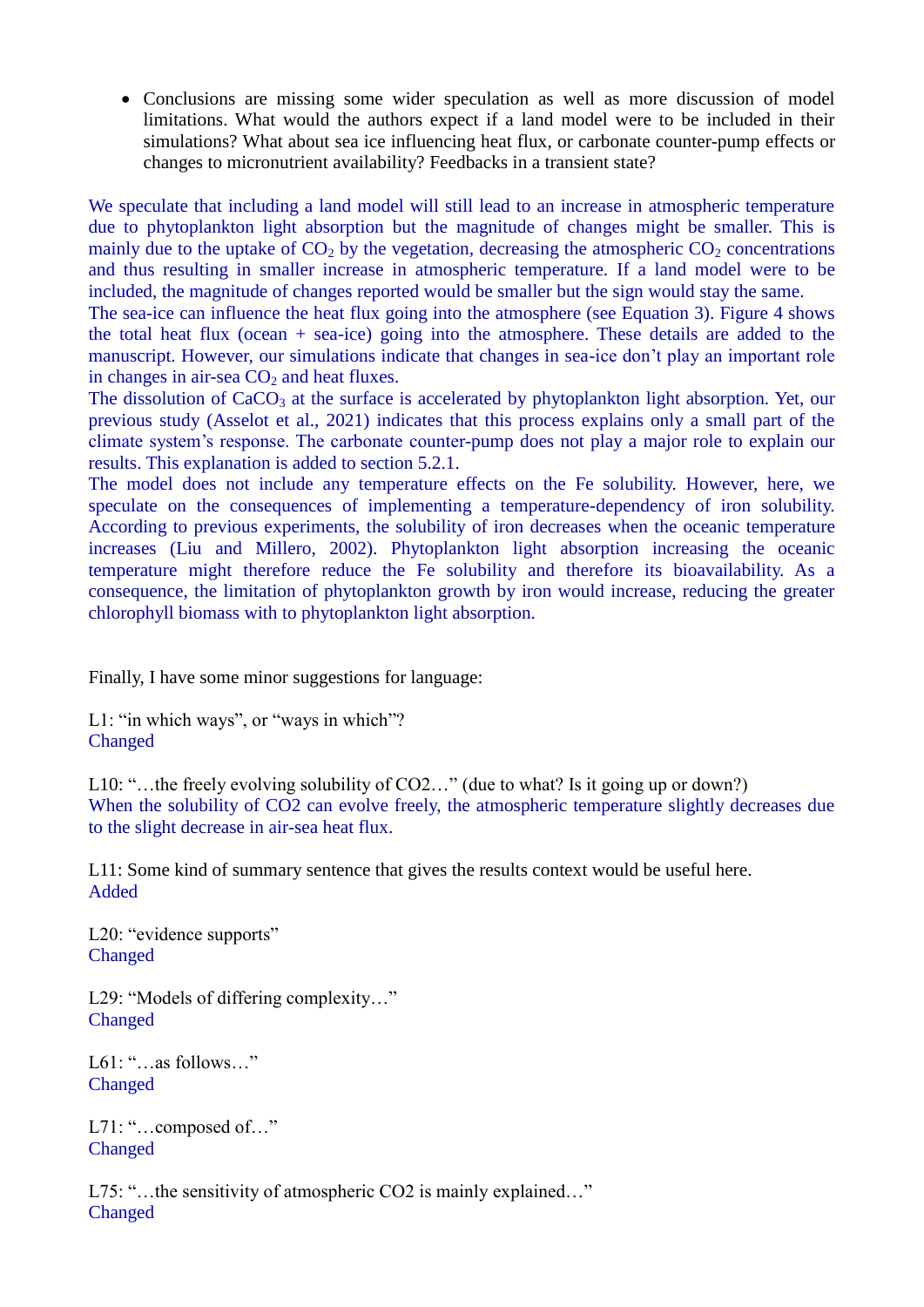L119: remove "availability" **Changed** 

L119: " $prey$ " **Changed** 

zooplankton.

L119: Table A1 shows that phytoplankton are  $\sim 3X$  smaller than the zooplankton. Does this mean there is no zooplankton grazing in the model? Zooplankton grazing is represented in the model, even if phytoplankton are  $\sim 3X$  smaller than

L125: "For simplicity..." Changed

Eqn 1: Does sea ice not affect light attenuation? Why not? Does this mean there is biomass under sea ice?

In the model, sea-ice affects the heat fluxes but for simplification, it does not affect the light attenuation. As a consequence, phytoplankton can grow in grid cells covered by sea-ice.

L132: "…total chlorophyll concentration .." Changed

L142: "…is released in the form of…" Changed

L151: "…received…" **Changed** 

Figure 1: There is no arrow between sea ice and anything else We add the relevant arrow for our study. The arrow between sea-ice and outgassing of  $CO<sub>2</sub>$  is added to the figure.

Figure 5: Shouldn't "Bio" look more like Figure 1 (with an arrow going from SAT to SST?) Plus, CO2 should be able to enter the ocean in this simulation? Same for BioLA. For simplification, on Figure 5 we only kept the arrow that go to the atmospheric temperature. Figure 5 only shows how the atmospheric temperature can be affected by the  $CO<sub>2</sub>$  and SST.

L203: Is this only the biological pump? What about CaCO3? We revise or sentence and changed "biological pump" by "biogeochemical pumps" to include the soft-tissue pump plus the carbonate pump. Thus  $CaCO<sub>3</sub>$  is included in the biogeochemical pumps.

L216: "...concentrations differ." Changed

L225: "…we ensure that the heat and CO2 interaction is negligible by ..." Changed

L227: "…analyses…" Changed

L237: split into 2 sentences Changed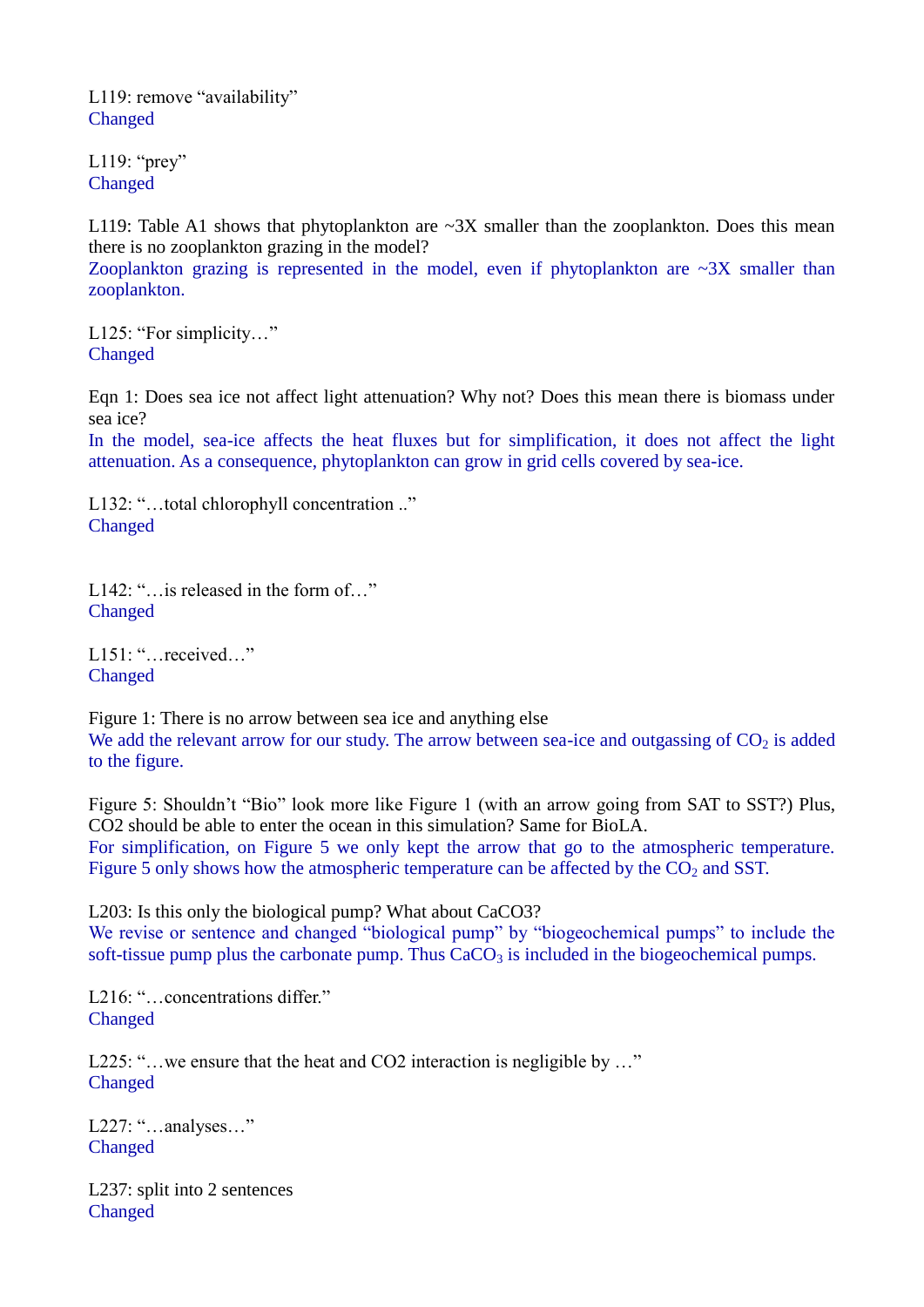L245: "Finally, the response of the surface atmospheric temperature due to changes in oceanic and atmospheric properties is studied" Changed

L250: What is the temperature dependency that produces the shallower flux of OM due to warming from phytoplankton light absorption? (For those not familiar with your model). We briefly summarize why the downward flux of organic matter is shallower with phytoplankton light absorption. This is due to: (1) A deeper mixed layer and therefore a more important mixing in the surface of the ocean (2) Enhanced upward vertical velocity, trapping more nutrients and organic matter at the surface of the ocean.

L251 (and elsewhere): "The chlorophyll biomass difference..." (Also applies to SST) Changed

L264: remove "more important" Changed

L 270: might this be due to the lack of an influence of sea ice on heat flux? We added a sentence in the manuscript.

L 275/76: Is there a difference between HCorgSol and HCorg w.r.t. CaCO3 production? The export production of CaCO3 is higher in HCorg compared to HCorgSol. This result does not change the main message of this paragraph because the  $CO<sub>2</sub>$ -solubility is prescribed in the simulation HCorg, therefore the CaCO<sub>3</sub> production cannot affect the  $CO<sub>2</sub>$ -solubility.

L 296/97/300: I think "more important" is not what is meant. "Larger" or "Greater"? Changed

L 307: "…which increases…" Changed

L 308-310: split into 2 sentences Changed L319: "... heat flux, explaining..." Changed

L330: replace "pointing out" with "which indicates" Changed

L332: "to outer space" Changed

L362: "..., where the lower the humidity the higher the evaporation rate." **Changed** 

L371: remove "indubitably" Changed

L375: maybe not "clearly", since I still have some questions about experimental setup and model assumptions beyond seasonality. **Changed** 

L388: "...identical responses..."